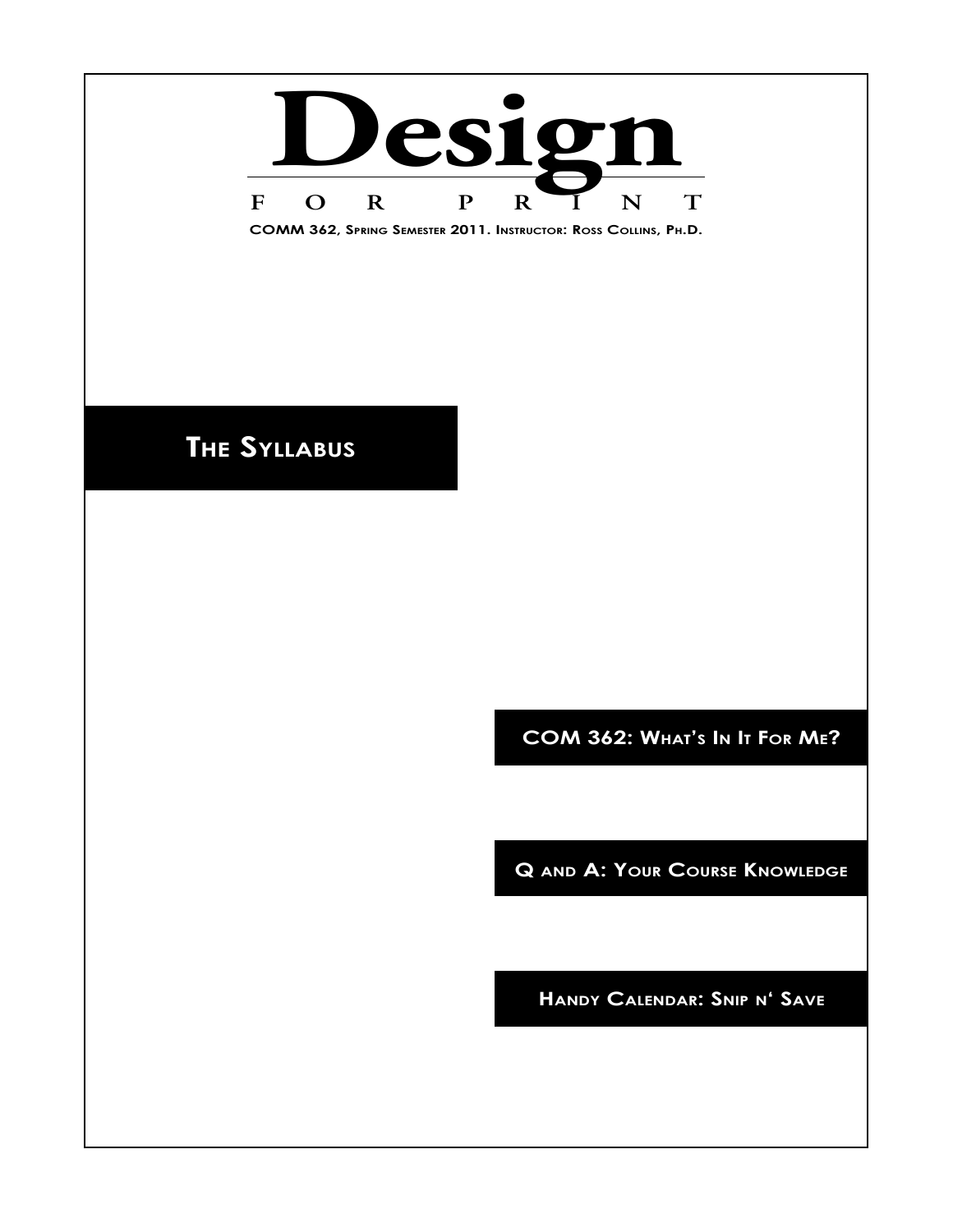# **DESIGN** F O R P R I N T

## COMM 362: What's in it for me?

s it "desktop publishing?" Bit of an old-fashioned term nowadays. The world of professional design for publication reaches so widely beyond one s it "desktop publishing?" Bit of an old-fashioned term nowadays. The world of professional design for pub cation reaches so widely beyond one person's desktop that what we do is perhaps better called digital publishing. This course is designed to offer an introduction to that world. You'll learn some theory behind visual perception and design (and some rules seldom broken), publishing terminology, designer workflow, and software. Enough—we hope—to produce simple publications at a respectably professional level.

**Course objectives:**

- Understanding of basic design history, psychology and theory.
- Knowledge of design and printing terms and techniques.

• Ability to recognize and create high-quality page designs for a variety of publications.

• Ability to manipulate publications using computerized pagination tools.

Note that only the last of these objectives is primarily skill-based. Skill in "desktop publishing" is only part of what a designer needs to know to create publications reaching a presentable standard. Without knowledge of

*The course concisely*

#### tudents often register for a new course with trepidation: what will I learn? How will I be graded? Will I do well? Instructor Ross Collins Sudents often register for a new course with<br>trepidation: what will I learn? How will I be<br>graded? Will I do well? Instructor Ross Collins<br>answers a few of our most common questions in the brief interview below.

Q. What is your attendance policy?

A. I believe students have the right to make their own decisions regarding class attendance. I don't take roll. But I do have to warn students that my lectures are designed to supplement the text, and not to rephrase material they can read for themselves. Exams will be based on both lectures and text.

Oh, I almost forgot to mention: we also will have a number of in-class assignments. To give students the feeling of working under tight deadlines, some of these exercises will be due at the end of the class period. If you're absent, you can't make up the work!

Q. That sounds pretty tough.

A. Okay, I'll cut some slack: students who have to skip class for a good reason will have a cushion of one free skip day. In-class work missed those days won't be counted on

#### **Syllabus: COMM 362,**

 Design for Print, Spring 2011. North Dakota State University, Fargo.

Instructor: Ross Collins, Ph.D. Office: Ehly 202. Tel: 231-7295. E-mail: Ross.Collins@ndsu.edu Office hours: 9:30-11 T and Th. Web site: www.ndsu.edu/communication/collins

 Required text: Lisa Graham, *Basics of Design. Layout & Typography for Beginners.* 2nd edition, 2005.

design fundamentals, and without the creative spark that goes beyond classroom learning, what you'll get out of the machine won't communicate very well. What this course is not:

 A course for artists using illustrator software. We may work a little with drawing software, but you are neither expected to know nor taught graphic illustration.

✗ Exclusively software skills development. Buy a how-to book. (Hey! Buy one anyway!)

✗ Design for the web. Some of the design priciples can be adapted to the web, but web design is beyond scope of the class. **What you'll need:**

In addition to the required text, you'll need:

• Flash/jump drive or other way to save your work.

**Disabilities notice:** If you need special accommodations for learning or have special needs, please let the instructor know as soon as possible.

 **Alternative forms:** This syllabus, along with other material of interest to students, is available on line at the web address above.

### **A brief Q and A**

the final grade. Think of it as a bank account of skip days for emergencies. All out-of-class assignments will still be due, however. Because profesional designers must keep deadlines, late assignments will suffer lower grades.

Q. How will you compute final grades?

A. Grading will be based on a standard point-count. Tentative highest possible point totals for this course:

Mid-semester exam, 200 pts.

Final exam, 300 pts. Class exercises, 300 pts.

Other in-class assignments, 100 pts.

Total: 900 pts.

The total number may change slightly, depending on the eventual number of assignments completed during the semester. Standard grade percentages:

> 90-100=A 80-89=B 70-79=C 60-69=D Below 60=F